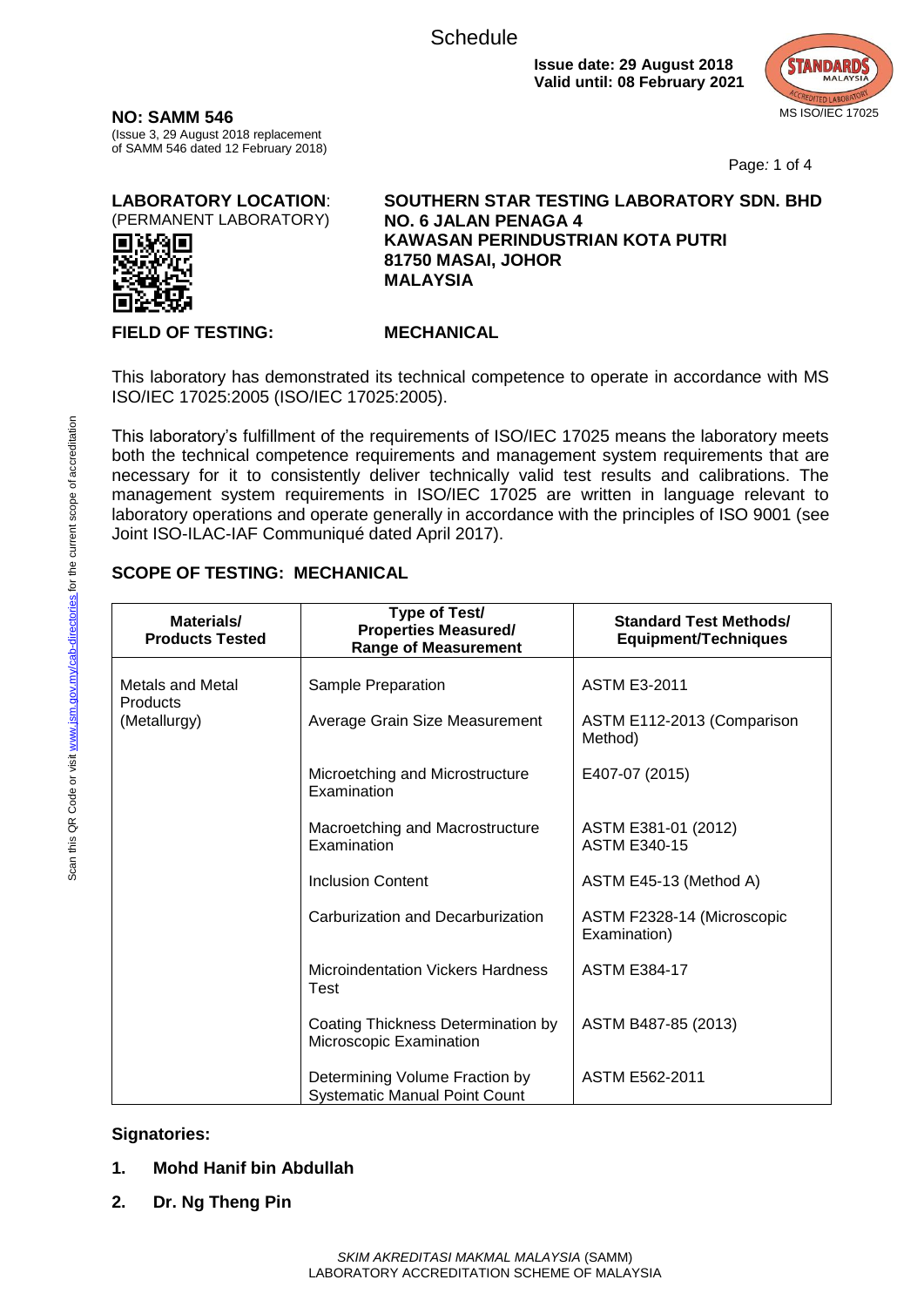

Page*:* 2 of 4

**NO: SAMM 546**

(Issue 3, 29 August 2018 replacement of SAMM 546 dated 12 February 2018)

## **SCOPE OF TESTING: MECHANICAL**

| Materials/<br><b>Products Tested</b>                    | Type of Test/<br><b>Properties Measured/</b><br><b>Range of Measurement</b>                                                      |                                    | <b>Standard Test Methods/</b><br><b>Equipment/Techniques</b>                                                                                                                                                                                                                                                                                                                                                                                                                                                            |
|---------------------------------------------------------|----------------------------------------------------------------------------------------------------------------------------------|------------------------------------|-------------------------------------------------------------------------------------------------------------------------------------------------------------------------------------------------------------------------------------------------------------------------------------------------------------------------------------------------------------------------------------------------------------------------------------------------------------------------------------------------------------------------|
| <b>Metallic Materials</b><br>(Aluminum & Zinc<br>Based) | <b>Elemental Analysis</b><br><b>Positive Material</b><br>Identification (Spectrometric<br>Analysis Instrumentation<br>Technique) | a. Aluminum<br><b>Based Alloys</b> | ASTM E1251: 17a                                                                                                                                                                                                                                                                                                                                                                                                                                                                                                         |
|                                                         |                                                                                                                                  | b. Zinc Based<br>Alloys            | ASTM E1251: 17a                                                                                                                                                                                                                                                                                                                                                                                                                                                                                                         |
|                                                         | Corrosion Test (Electrolysis Method)<br>Capacity/Consumption Rate<br><b>Potential Test</b>                                       |                                    | $\mathbf{1}$ .<br>NACE TM 0190: 2012<br>2.<br>DNVGL RP B401 (june 2017)<br>3.<br>DEP 37.81.20.31 GEN (Sept<br>2011)<br>ASTM D1141: 1998<br>$\mathbf{4}$ .<br>(Reapproved 2013)<br><b>FMC M40108 Rev. L</b><br>5.<br>6.<br>FMC M40109 Rev. J<br>7 <sub>1</sub><br>FMC M40150 Rev. C<br>8.<br>FMC M40148 Rev. C<br>9. *GS 2.01 Rev. B<br>10. *NORSOSK M-503-edition 4,<br>sept 2016<br>11. *GS EP COR 201 Rev. 7 (2012)<br>12. ISO 15589-2 Second Edition<br>2012-12-01<br>* Standard adopted from DNV or NACE<br>method. |

**Signatories:**

- **1. Saiful Effendy bin Ismail**
- **2. Nursyafiqah binti Ramli**
- **3. Nur Asmira binti Rosli**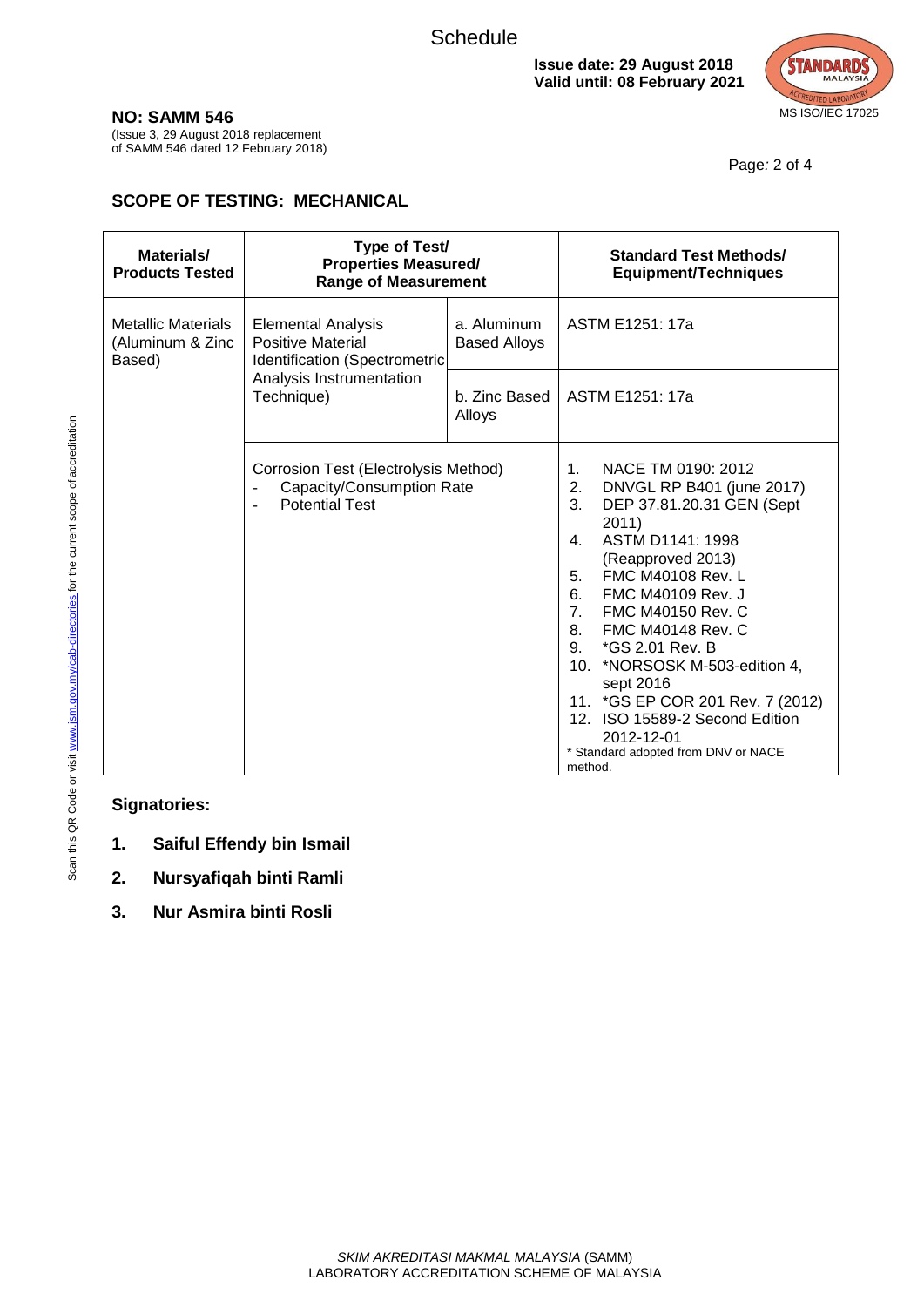

**NO: SAMM 546**

(Issue 3, 29 August 2018 replacement of SAMM 546 dated 12 February 2018)

Page*:* 3 of 4

# **SCOPE OF TESTING: MECHANICAL**

| Materials/<br><b>Products Tested</b>                         | <b>Type of Test/</b><br><b>Properties Measured/</b><br><b>Range of Measurement</b>                                              |                                     | <b>Standard Test Methods/</b><br><b>Equipment/Techniques</b> |
|--------------------------------------------------------------|---------------------------------------------------------------------------------------------------------------------------------|-------------------------------------|--------------------------------------------------------------|
| Metals and Metal<br>Products<br>(Mechanical)<br>(Base Metal) | <b>Hardness Test</b><br>- Rockwell Method<br>- Brinell Method                                                                   |                                     | <b>ASTM E18: 17e1</b><br><b>ASTM E10-17</b>                  |
|                                                              | <b>Tensile Test</b><br>a. Tensile Strength<br>b. Yield Strength<br>Elongation & Reduction Area<br>C.                            |                                     | <b>ASTM A370: 17</b>                                         |
|                                                              | <b>Impact Energy Absorption Test</b><br>- Charpy Method                                                                         |                                     | <b>ASTM E23: 16b</b>                                         |
|                                                              | Elemental Analysis<br><b>Positive Material</b><br>Identification<br>(Spectrometric<br>Analysis<br>Instrumentation<br>Technique) | a. Carbon/Low<br><b>Alloy Steel</b> | <b>ASTM E415: 17</b>                                         |
|                                                              |                                                                                                                                 | b. Stainless Steel   ASTM E1086: 14 |                                                              |
|                                                              | <b>Elemental Analysis Positive Material</b><br>Identification (X-Ray Fluorescence<br>Technique)                                 |                                     | <b>ASTM A751-14a</b><br>ASTM E1476-04 (R2014)                |
|                                                              | Salt Spray (Fog) Test                                                                                                           |                                     | <b>ASTM B117-16</b>                                          |
| Fasteners                                                    | Proof Load Test                                                                                                                 |                                     | ASTM F606/F606M-16                                           |

**Signatories:**

- **1. Wan Hafizul bin Wan Hamat**
- **2. Eddy Nor Ezwan bin Mohd Hatta**
- **3. Shazana binti Zulkifle**